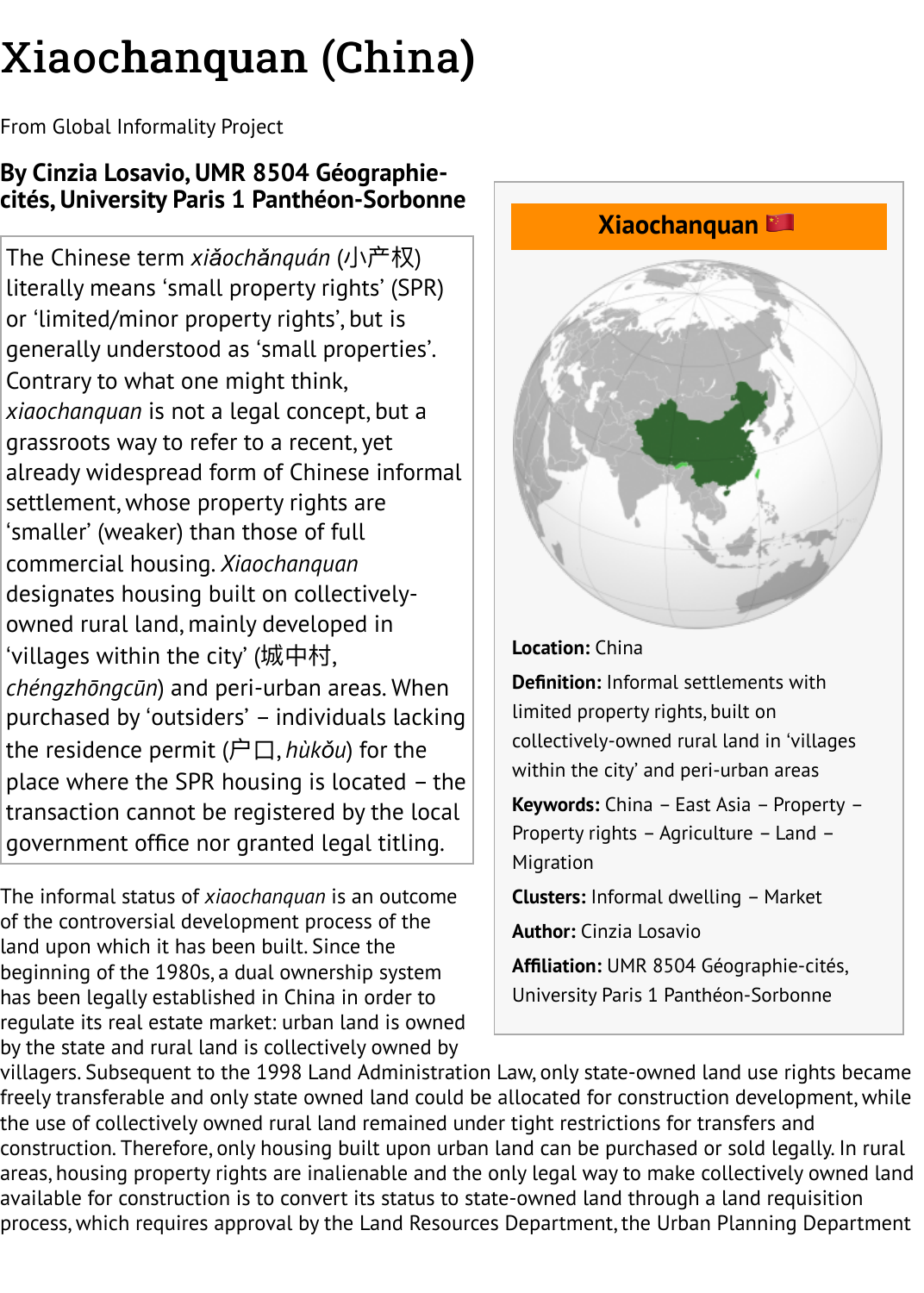## village public facilities. Such subdivision of rural land use determines the three main types of *xiaochanquan*:

- resettlement houses (回迁房, *huíqiān fáng*) housing built on village residential plo by individual households to non-indigenous villagers;
- greenhouse-farm houses (大棚, *dàpéng fáng*) housing built on agricultural land; an



Small property rights housing on village residential plot in Zhuhai, Guangdong province. Source: Photo by author. © Cinzia Losavio.

large scale housing compounds (统建楼, – uniformly constructed building, built or enterprises' land or village public facilities where construction and sale involve village shareholding cooperative companies that land and real estate developers that finan projects.

Depending on SPR housing type, the buil and layout vary considerably and can son more sophisticated than those of formal housing, possibly due to the involvement architects and designers. These professio heterogeneous network of stakeholders in individual village households, villagers co village joint stock companies, real estate and others. As a recent study has revealed Chinese military actively contributes to th development of *xiaochanquan* housing m *al.* 2019). Therefore, if compared to many settlements around the world, the inform SPR housing cannot exclusively be assoc inadequate housing standards, poverty or involvement of disadvantaged groups.

The SPR market primarily targets the Ching ʻsandwich group' (夹⼼层, *jiāxīn céng*), which

encompasses internal unregistered migrants as well as low- and medium-income families between the soaring prices of the formal real estate market and their ineligibility to highly [social housing programs. By circumventing th](http://www.in-formality.com/wiki/index.php?title=File:Xiaochangquan_Losavio.JPG)e land requisition process, *xiaochanquan* deve not pay the land conveyance fee or any other taxes linked to it, significantly reducing the o development. SPR housing is sold at 40 to 60 percent of the formal commercial housing p al. 2007; Wang & Sun 2014). SPR is perceived to be the only affordable option for homeov an estimated 71 million households, or 250 million people in China (Wang et al. 2014).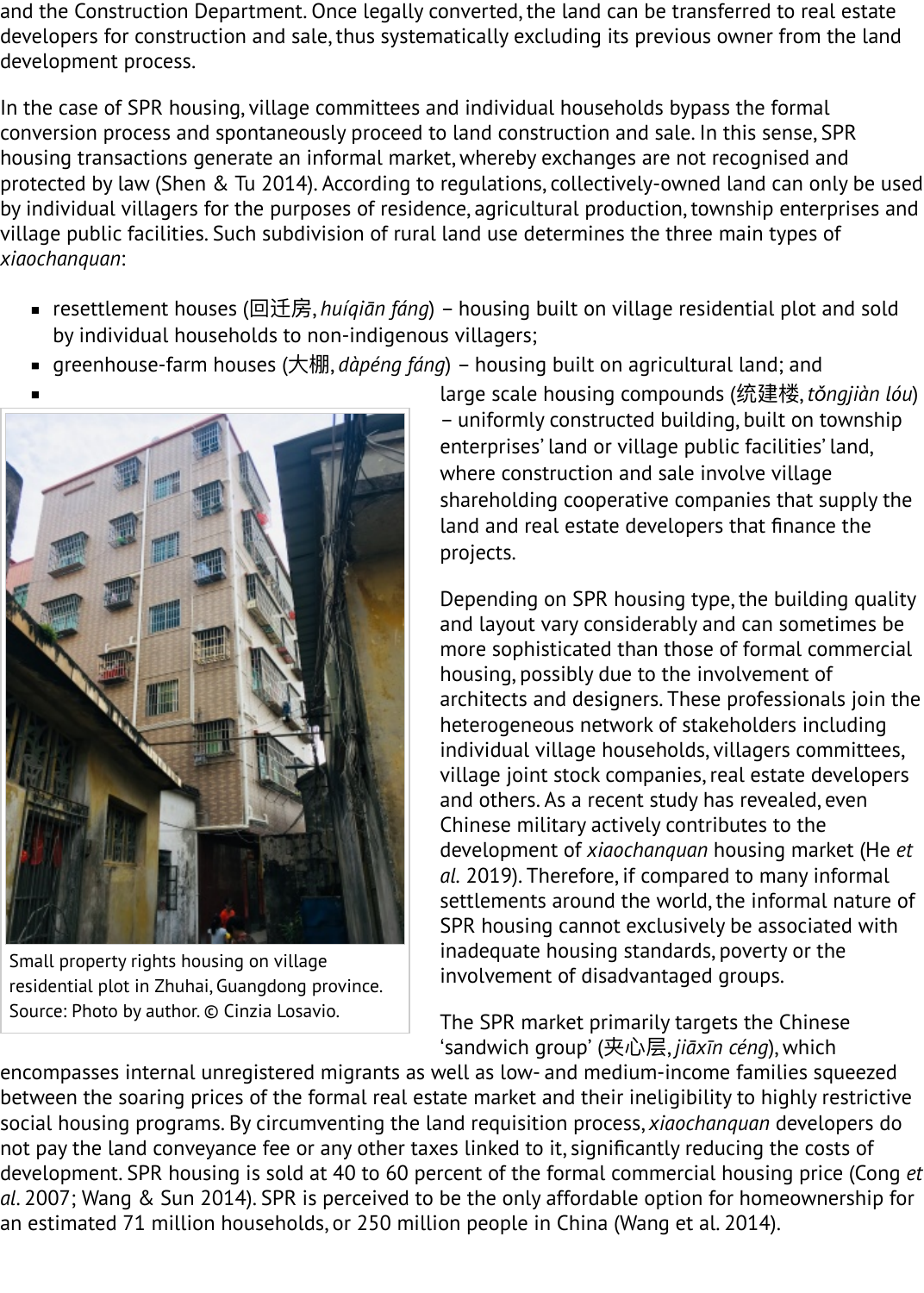construction are a in 2012 (Guo  $\alpha$  2012),  $\alpha$  and  $\alpha$  percent of  $\alpha$  percent of  $\alpha$ Xi'an, 20 percent of Beijing and Chengdu, and 15 percent of Zhengzhou (Tsao 2012). *Xiaocl* spread across China, from Guangdong province, where between the late 1980s and early 1 despite the absence of a clear national jurisdiction on rural land, local governments endor informal commodification of rural land to boost urbanization and economic development economic zones established in 1979 (Qiao 2015). Such initiatives played a dual role. On th the informal transfer of rural land served as an incentive to attract foreign and domestic c create companies; on the other, its informal development relieved local governments from onerous role of providing housing to the millions of internal unregistered migrant workers

The scale and endurance of *xiaochanquan* market invalidates the theory that an efficient n economy cannot form or exist outside a clearly defined property rights system (Barros 201 2000). The informal property rights do affect the property value of *xiaochanguan*, but do no be less secure than formal property rights. Apart from being outlawed by the relevant land housing regulations, SPR shares analogous development and sale mechanisms, stakeholde assets with the formal housing market, functioning more as an extension to it rather than opposite side.

## References

Barros, B. (eds.) 2016. *Hernando de Soto and Property in a Market Economy*. Routledge

Cong, J., Chen, J., & Mu, X. 2007. 'Shéi dòng le shéi de năilào? wèihé bóyì shínián hòu wènz xiǎochǎnquánfáng?', *Zhōngguó jīngjì wǎng*, http://finance.ce.cn/law/home/scroll/200709/28/t20070928\_12647908.shtml

De Soto, H. 2000. *The Mystery of Capital: Why Capitalism Triumphs in the West and Fails Every* New York: Basic Books

Guo, H., & Cai, J. 2009. 'Nóngdì zhìdù ānpái yǔ cūnmín jítǐ xíngdòng -- xiǎochǎnquánfáng v *Journal of Finance and Economics*, 35(05): 85–93

He, S., Wang, D., Webster, C., & Chau, K. W. 2019. 'Property rights with price tags? Pricing un in the production, transaction and consumption of China's small property right housing', *La Policy*[, 81: 424–433](http://finance.ce.cn/law/home/scroll/200709/28/t20070928_12647908.shtml)

Paik, W., & Lee, K. 2012. 'I Want To Be Expropriated! : The politics of xiaochanquanfang lan development in suburban China', *Journal of Contemporary China*, 21(74): 261–279

Qiao, S. 2015. 'Small Property, Big Market: A Focal Point Explanation', *American Journal of Co Law*, 63(1): 197–237